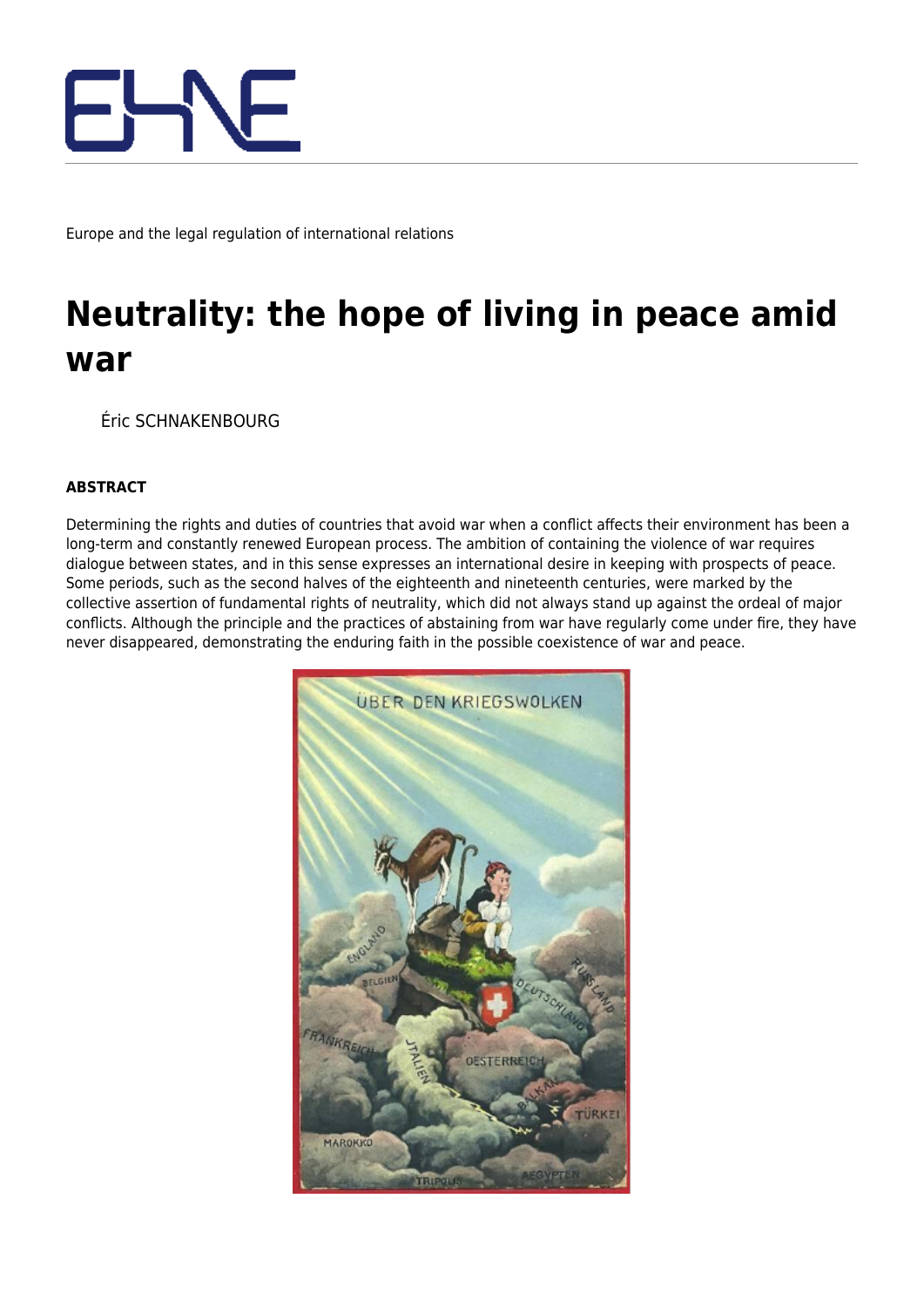Unlike non-belligerency, which is a state of affairs, neutrality entails rights and duties. The history of neutrality is one of a continued effort to contain the depredation of war by establishing a fair balance between a belligerent's right to inflict damage on the enemy, and a neutral's right to avoid the consequences of a war in which it is not involved. This balance, however, does not mean that neutrals can pursue their activities without being affected by the international situation in one way or another.

While the term "neutral" was not used in its political sense until the late Middle Ages, situations of neutrality consisting of compromises between belligerents and non-belligerents certainly existed before that period. The inclusion of the rights of neutrals in Western legal doctrine was the work of the legal scholar Hugo Grotius, who addressed the subject in some of the developments in his On the Law of War and Peace published in 1625. In practice, in exchange for their impartiality and abstention from a conflict, States demand the right of impunity for their territory, as well as security for their trade and navigation. This final point has gradually increased in importance with the growth of maritime trade. On the whole, provisions of international treaties, in addition to each power's legislation regarding spoils and the writings of legal experts, have converged toward the recognition of greater security for the neutral flag. Nevertheless, each conflict gives rise to disputes between neutrals and belligerents surrounding recurring issues, the most salient of which relates to defining what constitutes the contraband of war. Tension with belligerents has prompted neutrals to come together for the defence of their rights, as in the First League of Armed Neutrality in 1780. The legal framework for neutrality withstood neither the ordeal of the French Revolutionary Wars nor those of the French Empire. The determination of belligerents to reduce the foreign trade of their enemies as much as possible gradually restrained the rights of neutrals. The policy of systematic blockade prompted Napoleon I to declare in 1810 : "There are no more neutrals." For all that, it was a period rich in reflections on maritime law and on disputes with countries that avoid conflicts to ensure the security of their flag. This was especially the case for the United States, which claimed the freedom of neutral commerce in the name of the principles of the European law of nations.

During the nineteenth century, neutrality played an essential role in the international system. It was praised and promoted by both small and large powers, while also being a subject of reflection for international legal experts. The Congress of Paris in 1856, which was a manifestation of the "Concert of Europe," determined the rules governing neutral trade in times of war. In the ensuing decades, the framework of neutrality was gradually clarified through modifications of international law, and evolved in accordance with power relations, advances in military technology and the culture of peace. The practices of neutralization made it possible to remove certain territories (the Black Sea, Switzerland, Belgium, Congo) from international competition, thereby contributing to the stability of the international system. All the same, the major powers found themselves in an ambiguous position with regard to neutrality, as they took part in defining it, and claimed its prerogatives when non-belligerents, but sought to limit its scope when at war. The promotion of neutrality during the nineteenth century also relied on pacifism and legal positivism, which nurtured hopes for containing the effects of war, as demonstrated by recognition of the immunity of the Red Cross, as well as that of medical staff and equipment. Clarifying the regime of neutrality was on the agenda at the second Hague Peace Conference in 1907, with the participation of approximately 40 countries from Europe, America, and Asia. Among other things, they agreed on the constitution of a genuine international legal framework for the rights and duties of neutrals.

The First World War began with the entry of German troops in Luxembourg and Belgium, despite the fact that their neutrality had been guaranteed by the continent's major powers. Over the ensuing months, the legal construction of neutrality collapsed before the violent blows of legislation on the part of belligerents. The extension of the notion of contraband, the implementation of the Allied blockade, and submarine warfare all made the exercise of neutral navigation de facto impossible. The United States, which officially entered the war in April 1917, adopted certain measures which they had previously denounced as prejudicial to the rights of neutrals. The first global conflict was a hard lesson for those who had believed in the possibility of containing the violence of war. After 1918, both the law and the principle of neutrality were the subject of harsh critical examination. The adversaries of neutrals denounced the indifference of those who remained selfish spectators of the tragedies unfolding before their eyes, along with the duplicity that enabled them to take advantage of the situation in order to enrich themselves, and the delusion of their positioning in the context of large-scale wars that inevitably involve all countries. Collective security, which guided the founding of the League of Nations in 1919, limited the space for neutrality by compelling its members to impose sanctions on a state considered to be at fault. Nevertheless, during the 1920s and 1930s, the principle of abstaining from war came back in force under the leadership of both non-LN and LN